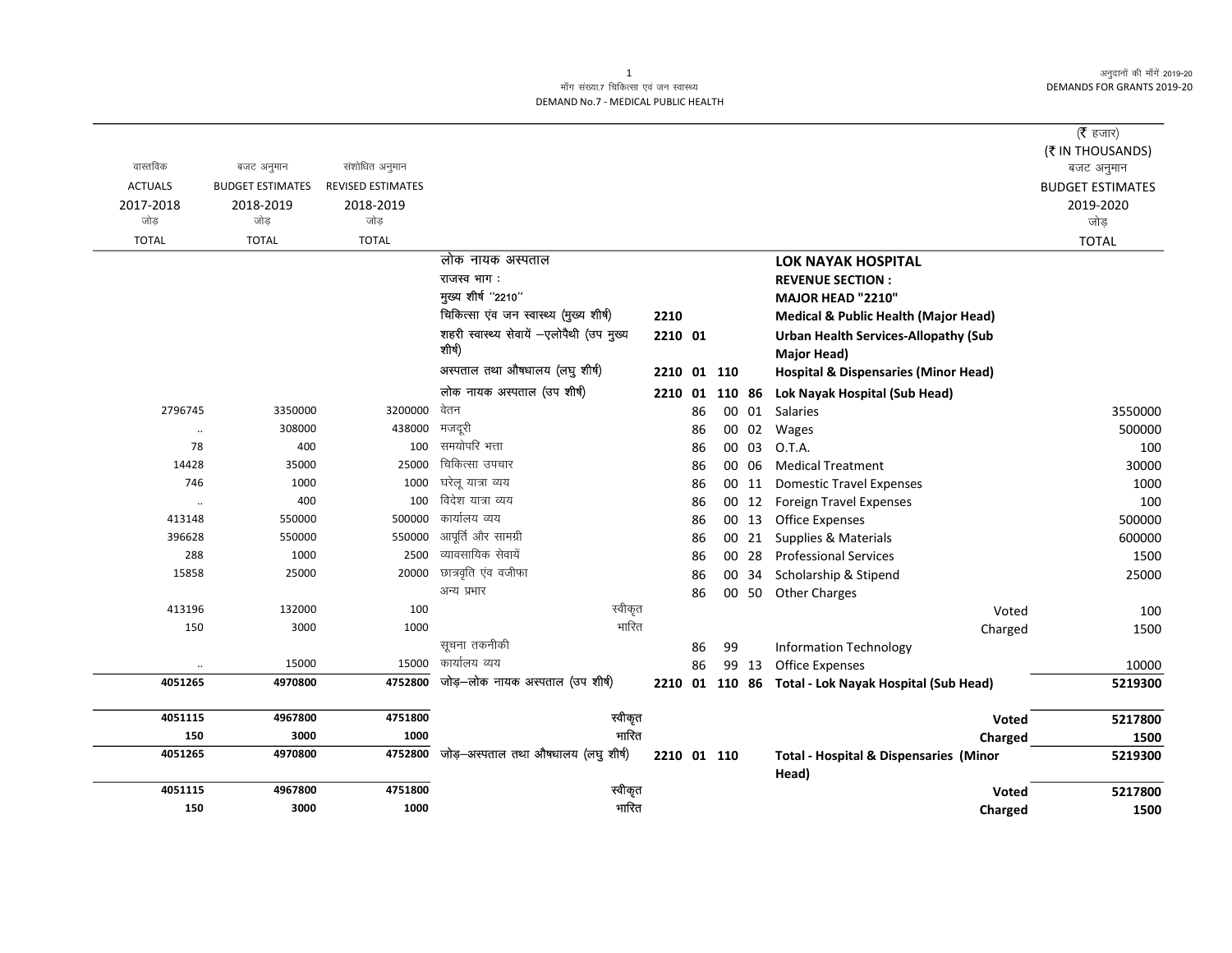$\overline{\phantom{0}}$ 

## माँग संख्या.7 चिकित्सा एवं जन स्वास्थ्य DEMAND No.7 - MEDICAL PUBLIC HEALTH

|                      |                         |                          |                                                                               |             |    |                |       |                                                                                               | ( $\bar{\tau}$ हजार)    |
|----------------------|-------------------------|--------------------------|-------------------------------------------------------------------------------|-------------|----|----------------|-------|-----------------------------------------------------------------------------------------------|-------------------------|
|                      |                         |                          |                                                                               |             |    |                |       |                                                                                               | (₹ IN THOUSANDS)        |
| वास्तविक             | बजट अनुमान              | संशोधित अनुमान           |                                                                               |             |    |                |       |                                                                                               | बजट अनुमान              |
| <b>ACTUALS</b>       | <b>BUDGET ESTIMATES</b> | <b>REVISED ESTIMATES</b> |                                                                               |             |    |                |       |                                                                                               | <b>BUDGET ESTIMATES</b> |
| 2017-2018            | 2018-2019               | 2018-2019                |                                                                               |             |    |                |       |                                                                                               | 2019-2020               |
| जोड                  | जोड                     | जोड                      |                                                                               |             |    |                |       |                                                                                               | जोड़                    |
| <b>TOTAL</b>         | <b>TOTAL</b>            | <b>TOTAL</b>             |                                                                               |             |    |                |       |                                                                                               | <b>TOTAL</b>            |
| 4051265              | 4970800                 | 4752800                  | जोड़-शहरी स्वास्थ्य सेवायें -एलोपैथी (उप<br>मुख्य शीर्ष)                      | 2210 01     |    |                |       | <b>Total - Urban Health Services-Allopathy</b><br>(Sub Major Head)                            | 5219300                 |
| 4051115              | 4967800                 | 4751800                  | स्वीकृत                                                                       |             |    |                |       | Voted                                                                                         | 5217800                 |
| 150                  | 3000                    | 1000                     | भारित                                                                         |             |    |                |       | Charged                                                                                       | 1500                    |
|                      |                         |                          | जन स्वास्थ्य (उप मुख्य शीर्ष)                                                 | 2210 06     |    |                |       | <b>Public Health (Sub Major Head)</b>                                                         |                         |
|                      |                         |                          | रोगो का रोकथाम एवम नियंत्रण (लघु शीर्ष)                                       | 2210 06 101 |    |                |       | Prevention and control of diseases (Minor                                                     |                         |
|                      |                         |                          |                                                                               |             |    |                |       | Head)                                                                                         |                         |
|                      |                         |                          | अवशिष्ट प्रबंधन परियोजना (उप शीर्ष)                                           |             |    | 2210 06 101 77 |       | <b>Waste management Project (Sub Head)</b>                                                    |                         |
| 19572                | 23000                   | 30000                    | सामग्री और आपूर्ति                                                            |             | 77 |                |       | 00 21 Supplies & Materials                                                                    | 30000                   |
| 19572                | 23000                   | 30000                    | जोड़-अवशिष्ट प्रबंधन परियोजना (उप शीर्ष)                                      | 2210 06     |    |                |       | 101 77 Total - Waste management project (Sub<br>Head)                                         | 30000                   |
|                      |                         |                          | स्कूल जाने वाले बच्चो का बहरेपन से बचाव<br>(लो.ना.अ.)(उप शीर्ष)               |             |    |                |       | 2210 06 101 73 Prevention of hearing impairment in<br>school going children. (LNH) (Sub Head) |                         |
| $\ddot{\phantom{0}}$ | 1000                    | 1000                     | सामग्री और आपूर्ति                                                            |             | 73 |                |       | 00 21 Supplies & Materials                                                                    | 1000                    |
| $\ddot{\phantom{a}}$ | 1000                    | 1000                     | जोड़-स्कूल जाने वाले बच्चो का बहरेपन से                                       |             |    |                |       | 2210 06 101 73 Total - Prevention of hearing impairment                                       | 1000                    |
|                      |                         |                          | बचाव (लो.ना.अ.) (उप शीर्ष)                                                    |             |    |                |       | in school going children. (LNH) (Sub Head)                                                    |                         |
|                      |                         |                          | अस्पताल अभिलेखों का कम्प्युटरीकरण (उप<br>शीर्ष)                               |             |    | 2210 06 101 72 |       | <b>Computerisation of Hospital records (Sub</b><br>Head)                                      |                         |
|                      |                         |                          | सूचना तकनीक                                                                   |             | 72 | 99             |       | <b>Information Technology</b>                                                                 |                         |
| 99                   | 500                     | 500                      | कार्यालय व्यय                                                                 |             | 72 |                | 99 13 | <b>Office Expenses</b>                                                                        | 500                     |
| 99                   | 500                     | 500                      | जोड़-अस्पताल अभिलेखों का<br>कम्प्युटरीकरण (उप शीर्ष)                          | 2210 06     |    |                |       | 101 72 Total - Computerisation of Hospital<br>records (Sub Head)                              | 500                     |
|                      |                         |                          | अस्पताल कर्मचारियों के लिए पुस्तकालय<br>एवं मनोरजन क्लब (लो.ना.अ.) (उप शीर्ष) |             |    | 2210 06 101 41 |       | Library and recreation club for hospital<br>staff(LNH) (Sub Head)                             |                         |
|                      | 500                     | 500                      | अन्य प्रभार                                                                   |             | 41 |                |       | 00 50 Other Charges                                                                           | 500                     |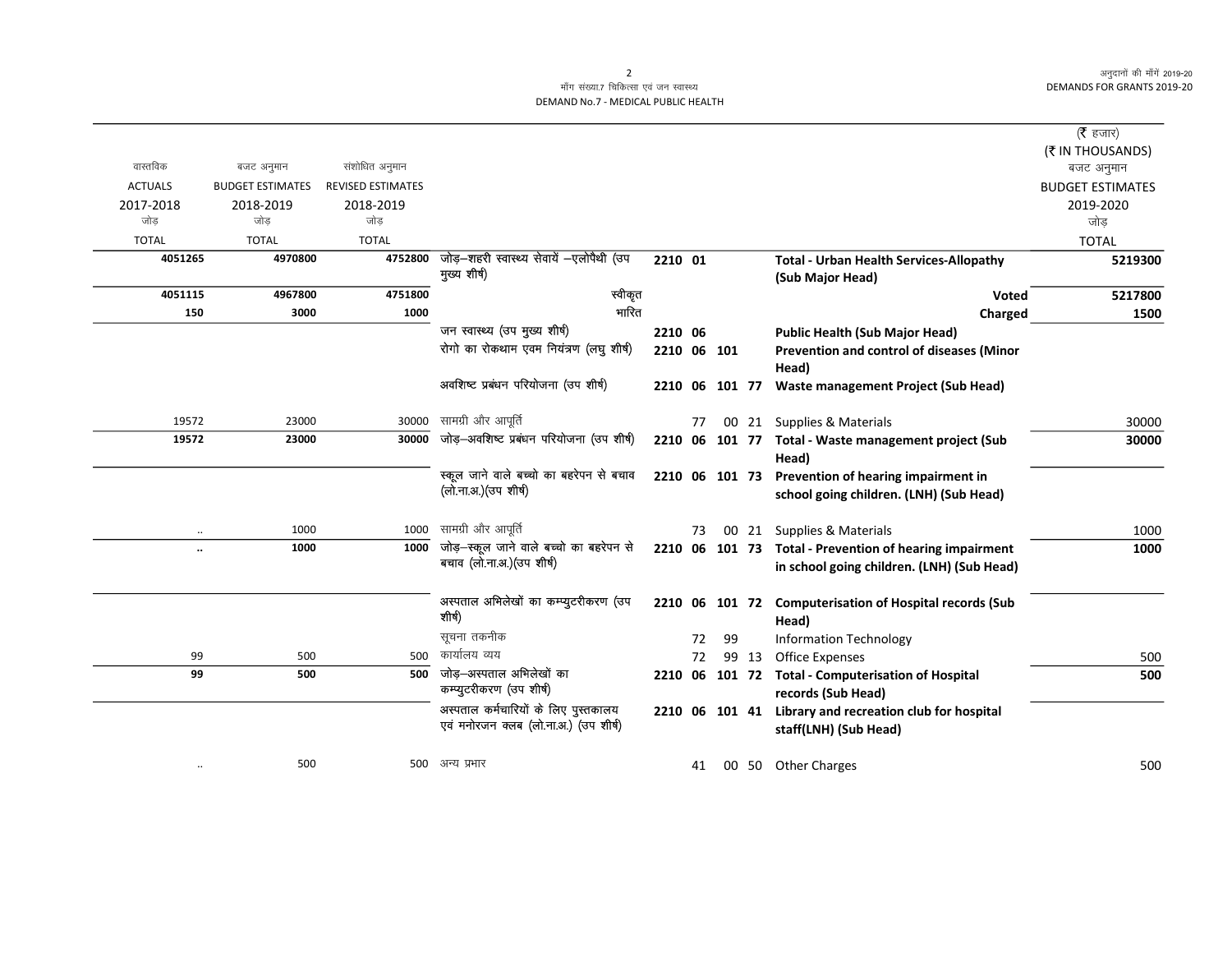$\overline{\phantom{0}}$ 

## माँग संख्या.7 चिकित्सा एवं जन स्वास्थ्य DEMAND No.7 - MEDICAL PUBLIC HEALTH

|                      |                         |                          |                                                          |             |    |                |       |                                                                    | ( $\bar{\tau}$ हजार)    |
|----------------------|-------------------------|--------------------------|----------------------------------------------------------|-------------|----|----------------|-------|--------------------------------------------------------------------|-------------------------|
|                      |                         |                          |                                                          |             |    |                |       |                                                                    | (₹ IN THOUSANDS)        |
| वास्तविक             | बजट अनुमान              | संशोधित अनुमान           |                                                          |             |    |                |       |                                                                    | बजट अनुमान              |
| <b>ACTUALS</b>       | <b>BUDGET ESTIMATES</b> | <b>REVISED ESTIMATES</b> |                                                          |             |    |                |       |                                                                    | <b>BUDGET ESTIMATES</b> |
| 2017-2018            | 2018-2019               | 2018-2019                |                                                          |             |    |                |       |                                                                    | 2019-2020               |
| जोड                  | जोड                     | जोड                      |                                                          |             |    |                |       |                                                                    | जोड                     |
| <b>TOTAL</b>         | <b>TOTAL</b>            | <b>TOTAL</b>             |                                                          |             |    |                |       |                                                                    | <b>TOTAL</b>            |
| $\ldots$             | 500                     |                          | 500 जोड़-अस्पताल कर्मचारियों के लिए                      |             |    | 2210 06 101 41 |       | Total - Library and recreation club for                            | 500                     |
|                      |                         |                          | पुस्तकालय एवं मनोरजन क्लब (लो.ना.अ.)<br>(उपशीर्ष)        |             |    |                |       | hospital staff(LNH) (Sub Head)                                     |                         |
| 19671                | 25000                   | 32000                    | जोड़-रोगो का रोकथाम एवम नियंत्रण (लघु                    | 2210 06 101 |    |                |       | <b>Total - Prevention and control of diseases</b>                  | 32000                   |
|                      |                         |                          | शीर्ष)                                                   |             |    |                |       | (Minor Head)                                                       |                         |
| 19671                | 25000                   | 32000                    | जोड़-जन स्वास्थ्य (उप मुख्य शीर्ष)                       | 2210 06     |    |                |       | Total - Public Health (Sub Major Head)                             | 32000                   |
| 4070936              | 4995800                 | 4784800                  | जोड़-मुख्य शीर्ष "2210"                                  | 2210        |    |                |       | TOTAL - MAJOR HEAD"2210"                                           | 5251300                 |
| 4070786              | 4992800                 | 4783800                  | स्वीकृत                                                  |             |    |                |       | <b>Voted</b>                                                       | 5249800                 |
| 150                  | 3000                    | 1000                     | भारित                                                    |             |    |                |       | Charged                                                            | 1500                    |
| 4070936              | 4995800                 | 4784800                  | जोड–राजस्व भाग                                           |             |    |                |       | <b>TOTAL - REVENUE SECTION</b>                                     | 5251300                 |
| 4070786              | 4992800                 | 4783800                  | स्वीकृत                                                  |             |    |                |       | <b>Voted</b>                                                       | 5249800                 |
| 150                  | 3000                    | 1000                     | भारित                                                    |             |    |                |       | Charged                                                            | 1500                    |
|                      |                         |                          | पूंजी भाग :                                              |             |    |                |       | <b>CAPITAL SECTION:</b>                                            |                         |
|                      |                         |                          | मुख्य शीर्ष "4210"                                       |             |    |                |       | MAJOR HEAD "4210"                                                  |                         |
|                      |                         |                          | चिकित्सा और जन स्वास्थ्य पर पूंजी                        | 4210        |    |                |       | <b>Capital Outlay on Medical and Public</b>                        |                         |
|                      |                         |                          | परिव्यय (मुख्य शीर्ष)                                    |             |    |                |       | <b>Health (Major Head)</b>                                         |                         |
|                      |                         |                          | शहरी स्वास्थ्य सेवायें -एलोपैथी (उप मुख्य                | 4210 01     |    |                |       | <b>Urban Health Services-Allopathy (Sub</b>                        |                         |
|                      |                         |                          | शीर्ष)                                                   |             |    |                |       | <b>Major Head)</b>                                                 |                         |
|                      |                         |                          | अस्पताल एवं औषधालय (लघु शीर्ष)                           | 4210 01 110 |    |                |       | <b>Hospitals &amp; Dispensaries (Minor Head)</b>                   |                         |
|                      |                         |                          | लोक नायक अस्पताल (उप शीर्ष)                              |             |    | 4210 01 110 97 |       | Lok Nayak Hospital (Sub Head)                                      |                         |
| $\ddot{\phantom{a}}$ | 1000                    | 2000                     | मोटर वाहन                                                |             | 97 |                | 00 51 | Motor Vehicle                                                      | 1000                    |
| 116157               | 104000                  | 118000                   | मशीनरी तथा उपकरण                                         |             | 97 |                |       | 00 52 Machinery & Equipment                                        | 119000                  |
| 116157               | 105000                  | 120000                   | जोड़–लोक नायक अस्पताल (उप शीर्ष)                         |             |    |                |       | 4210 01 110 97 Total - Lok Nayak Hospital (Sub Head)               | 120000                  |
| 116157               | 105000                  | 120000                   | जोड़-अस्पताल एवं औषधालय (लघु शीर्ष)                      | 4210 01 110 |    |                |       | <b>Total - Hospitals &amp; Dispensaries (Minor</b><br>Head)        | 120000                  |
| 116157               | 105000                  | 120000                   | जोड़-शहरी स्वास्थ्य सेवायें -एलोपैथी (उप<br>मुख्य शीर्ष) | 4210 01     |    |                |       | <b>Total - Urban Health Services-Allopathy</b><br>(Sub Major Head) | 120000                  |
|                      |                         |                          | सार्वजनिक स्वास्थ्य (उप मुख्य शीर्ष)                     | 4210 04     |    |                |       | <b>Public Health (Sub Major Head)</b>                              |                         |

 $\overline{\mathbf{3}}$